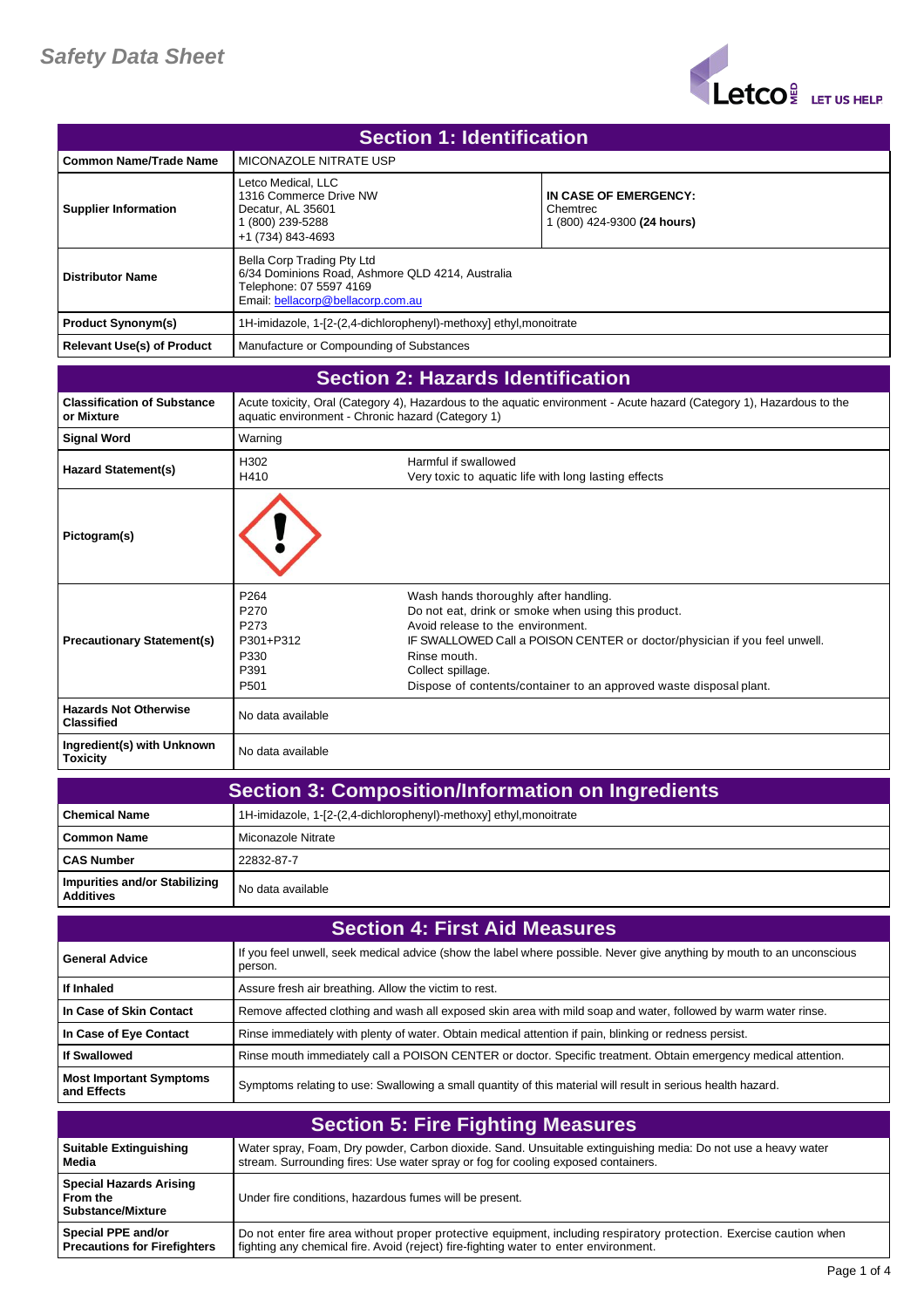| <b>Section 6: Accidental Release Measures</b>                                                  |                                                                                                                                                                                                                                 |
|------------------------------------------------------------------------------------------------|---------------------------------------------------------------------------------------------------------------------------------------------------------------------------------------------------------------------------------|
| <b>Personal Precautions,</b><br><b>Protective Equipment and</b><br><b>Emergency Procedures</b> | Ventilate area. Equip cleanup crew with proper protection. Evacuate unnecessary personnel.                                                                                                                                      |
| <b>Methods and Materials</b><br><b>Used for Containment</b>                                    | On land, sweep up and shovel into suitable containers. Minimize generation of dust.                                                                                                                                             |
| <b>Cleanup Procedures</b>                                                                      | On land, sweep up and shovel into suitable containers. Minimize generation of dust. Avoid release to the environment.<br>Prevent entry to sewers and public water. Notify authorities if product enter sewers or public waters. |

| <b>Section 7: Handling and Storage</b>  |                                                                                                                                                                                                         |
|-----------------------------------------|---------------------------------------------------------------------------------------------------------------------------------------------------------------------------------------------------------|
| Precautions for Safe<br><b>Handling</b> | Provide good ventilation in process area to prevent formation of vapour. Wash thoroughly after handling. Do not eat or drink or<br>smoke when using this product.                                       |
| <b>Conditions for Safe Storage</b>      | Keep only in the original container in a cool, well ventilated place. Keep in container closed when not in use. Storage<br>away from: Strong bases, Strong acids. Sources of ignition. Direct sunlight. |

| <b>Section 8: Exposure Controls/Personal Protection</b>                 |                                                                               |
|-------------------------------------------------------------------------|-------------------------------------------------------------------------------|
| <b>Components with</b><br><b>Workplace Control</b><br><b>Parameters</b> | No data available                                                             |
| <b>Appropriate Engineering</b><br><b>Controls</b>                       | Avoid all unnecessary exposure.                                               |
| <b>PPE - Eye/Face Protection</b>                                        | Chemical goggles or safety glasses.                                           |
| <b>PPE - Skin Protection</b>                                            | Wear protective gloves. In case or repeated or prolonged contact wear gloves. |
| <b>PPE - Body Protection</b>                                            | Wear protective gloves. In case or repeated or prolonged contact wear gloves. |
| <b>PPE - Respiratory</b><br><b>Protection</b>                           | Where excessive vapour may result, wear approved mask.                        |

| <b>Section 9: Physical and Chemical Properties</b>       |                                                 |
|----------------------------------------------------------|-------------------------------------------------|
| Appearance                                               | Form: Powder Colour: White                      |
| <b>Upper/Lower Flammability</b><br>or Explosive Limits   | No data available                               |
| Odor                                                     | Odourless                                       |
| <b>Vapor Pressure</b>                                    | No data available                               |
| <b>Odor Threshold</b>                                    | No data available                               |
| <b>Vapor Density</b>                                     | No data available                               |
| pH                                                       | $\overline{4}$                                  |
| <b>Relative Density</b>                                  | No data available                               |
| <b>Melting Point/Freezing</b><br>Point                   | 184 °C                                          |
| <b>Solubility</b>                                        | Soluble if mixed with: Acetone (1,80 q/l)       |
| <b>Initial Boiling Point and</b><br><b>Boiling Range</b> | No data available                               |
| <b>Flash Point</b>                                       | No data available                               |
| <b>Evaporation Rate</b>                                  | No data available                               |
| <b>Flammability (Solid, Gas)</b>                         | No data available                               |
| <b>Partition Coefficient</b>                             | Log Pow octanol/water 20 °C 5.79                |
| <b>Auto-Ignition Temperature</b>                         | Auto-ignition temperature °C Not applicable 350 |
| <b>Decomposition</b><br><b>Temperature</b>               | No data available                               |
| <b>Viscosity</b>                                         | No data available                               |

| <b>Section 10: Stability and Reactivity</b>         |                                                      |
|-----------------------------------------------------|------------------------------------------------------|
| Reactivity                                          | Not established                                      |
| <b>Chemical Stability</b>                           | Stable under recommended storage conditions.         |
| <b>Possibility of Hazardous</b><br><b>Reactions</b> | Not established                                      |
| <b>Conditions to Avoid</b>                          | Extremely high or low temperatures. Direct sunlight. |
| <b>Incompatible Materials</b>                       | Strong bases, Strong acids                           |
| <b>Hazardous Decomposition</b><br><b>Products</b>   | Fume. Carbon mo NOxide. Carbon dioxide.              |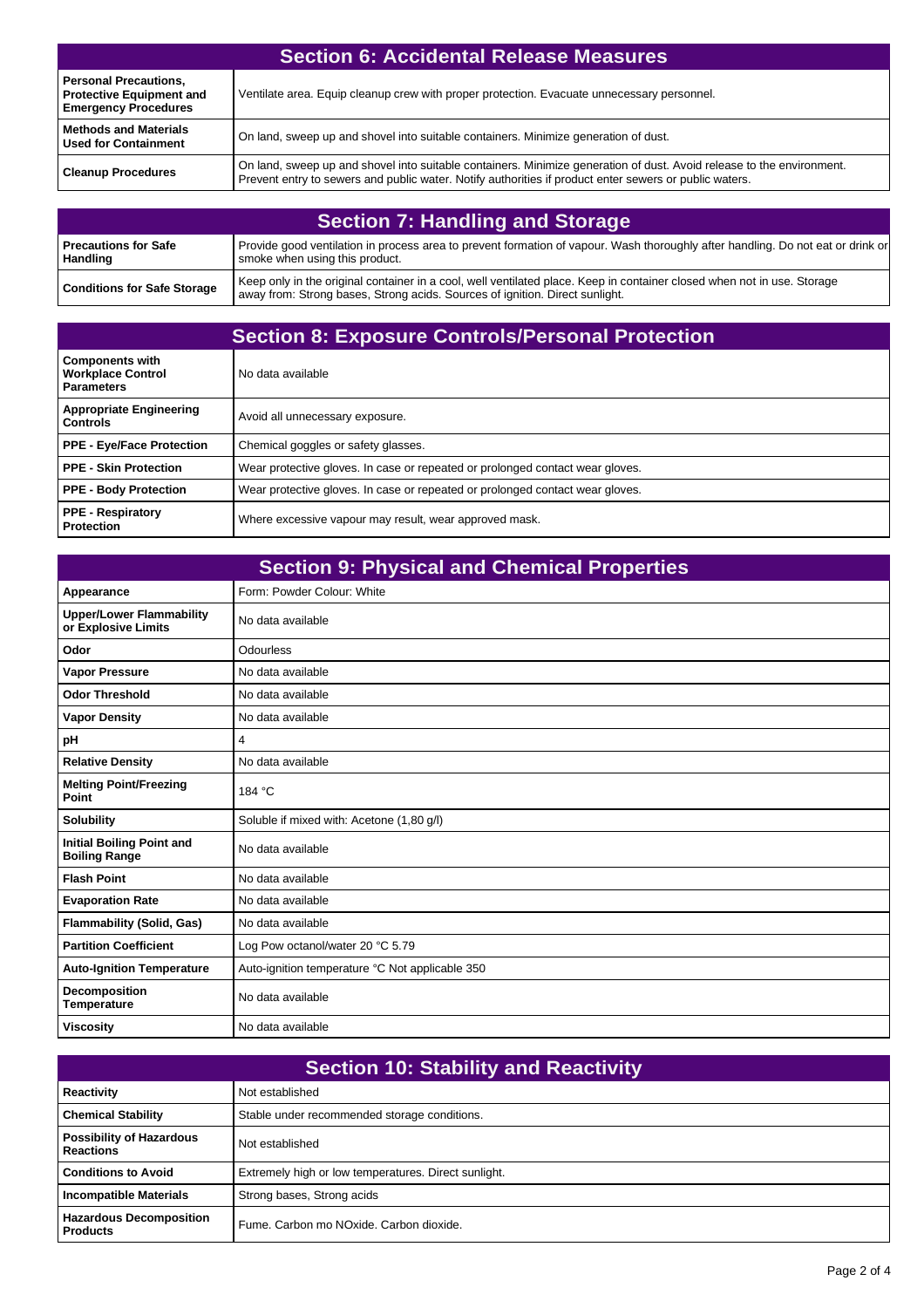| <b>Section 11: Toxicological Information</b>                                  |                                                                                                           |
|-------------------------------------------------------------------------------|-----------------------------------------------------------------------------------------------------------|
| <b>Acute Toxicity - LD50 Oral</b>                                             | Rat oral LD50 [mg/kg/24h] >640 (920 mg/kg) Dog Oral LD50 [mg/kg] >160 Oral DL (pig) [mg/kg] 275.9         |
| <b>Acute Toxicity - Inhalation</b>                                            | No data available                                                                                         |
| <b>Acute Toxicity - Dermal</b>                                                | No data available                                                                                         |
| <b>Acute Toxicity - Eye</b>                                                   | No data available                                                                                         |
| <b>Skin Corrosion/Irritation</b>                                              | No data available                                                                                         |
| <b>Serious Eye</b><br>Damage/Irritation                                       | No data available                                                                                         |
| <b>Respiratory or Skin</b><br><b>Sensitization</b>                            | May cause an allergic skin reaction.                                                                      |
| <b>Germ Cell Mutagenicity</b>                                                 | Not mutagenic in Ames test with Salmonella typhimurium and Escherichia coli, and in Klebsiella pneumonia. |
| <b>Carcinogenicity IARC</b>                                                   | No data available                                                                                         |
| <b>Carcinogenicity ACGIH</b>                                                  | No data available                                                                                         |
| <b>Carcinogenicity NTP</b>                                                    | No data available                                                                                         |
| <b>Carcinogenicity OSHA</b>                                                   | No data available                                                                                         |
| <b>Reproductive Toxicity</b>                                                  | No data available                                                                                         |
| <b>Specific Target Organ</b><br><b>Toxicity - Single Exposure</b>             | No data available                                                                                         |
| <b>Specific Target Organ</b><br><b>Toxicity - Repeated</b><br><b>Exposure</b> | No data available                                                                                         |
| <b>Aspiration Hazard</b>                                                      | No data available                                                                                         |

| <b>Section 12: Ecological Information</b> |                                                                                                                                                   |
|-------------------------------------------|---------------------------------------------------------------------------------------------------------------------------------------------------|
| <b>Toxicity</b>                           | Very toxic to aquatic life with long lasting effects. 48 hour- EC50- Daphnia magna [mq/l]: No data available. LC50 96<br>Hour- fish [mg/l] 0.144. |
| Persistence and<br>Degradability          | Biodegradable                                                                                                                                     |
| <b>Bio-accumulative Potential</b>         | No data available                                                                                                                                 |
| <b>Mobility in Soil</b>                   | LopP (5.79) Log Pow Octanol/water at 20 °C No data available                                                                                      |
| <b>Other Adverse Effects</b>              | Avoid release to the environment.                                                                                                                 |

| <b>Section 13: Disposal Considerations</b>              |                                                                                                                                                                                                                                                                                         |  |
|---------------------------------------------------------|-----------------------------------------------------------------------------------------------------------------------------------------------------------------------------------------------------------------------------------------------------------------------------------------|--|
| <b>Waste Treatment Methods</b><br>Product               | Dispose of this material and its container to hazardous or special waste collection point, in accordance with local, regional,<br>national, and or international regulation. Dispose in safe manner in accordance with local/national regulations. Avoid release<br>to the environment. |  |
| <b>Waste Treatment Methods</b><br>Packaging             | Avoid release to the environment. Hazardous waste due to toxicity.                                                                                                                                                                                                                      |  |
| <b>Special Precautions Landfill</b><br>or Incinerations | No data available                                                                                                                                                                                                                                                                       |  |
| <b>Other Information</b>                                | No data available                                                                                                                                                                                                                                                                       |  |

| <b>Section 14: Transport Information</b> |                                                   |  |
|------------------------------------------|---------------------------------------------------|--|
| UN Number                                |                                                   |  |
| <b>UN Proper Shipping Name</b>           |                                                   |  |
| Transport Hazard Class(es)               |                                                   |  |
| Packaging Group                          |                                                   |  |
| <b>Environmental Hazards</b>             | Marine Pollutant: No Poison Inhalation Hazard: No |  |

## **Section 15: Regulatory Information**

Safety, health and environmental regulations/legislation specific for the substance or mixture. Ensure all national/local regulations are observed. Chemical Safety Assessment: It has not been carried out.

| Section 16: Other Information |                  |  |
|-------------------------------|------------------|--|
| <b>Additional Information</b> | N/A              |  |
| <b>Prepared By</b>            | Lisa Russell     |  |
| <b>Revision Date</b>          | 01/11/2019 09:14 |  |

## **Disclaimer**

Letco Medical, LLC believes that the above information is correct but does not purport to be all inclusive and shall be used only as a guide. The information in this document is